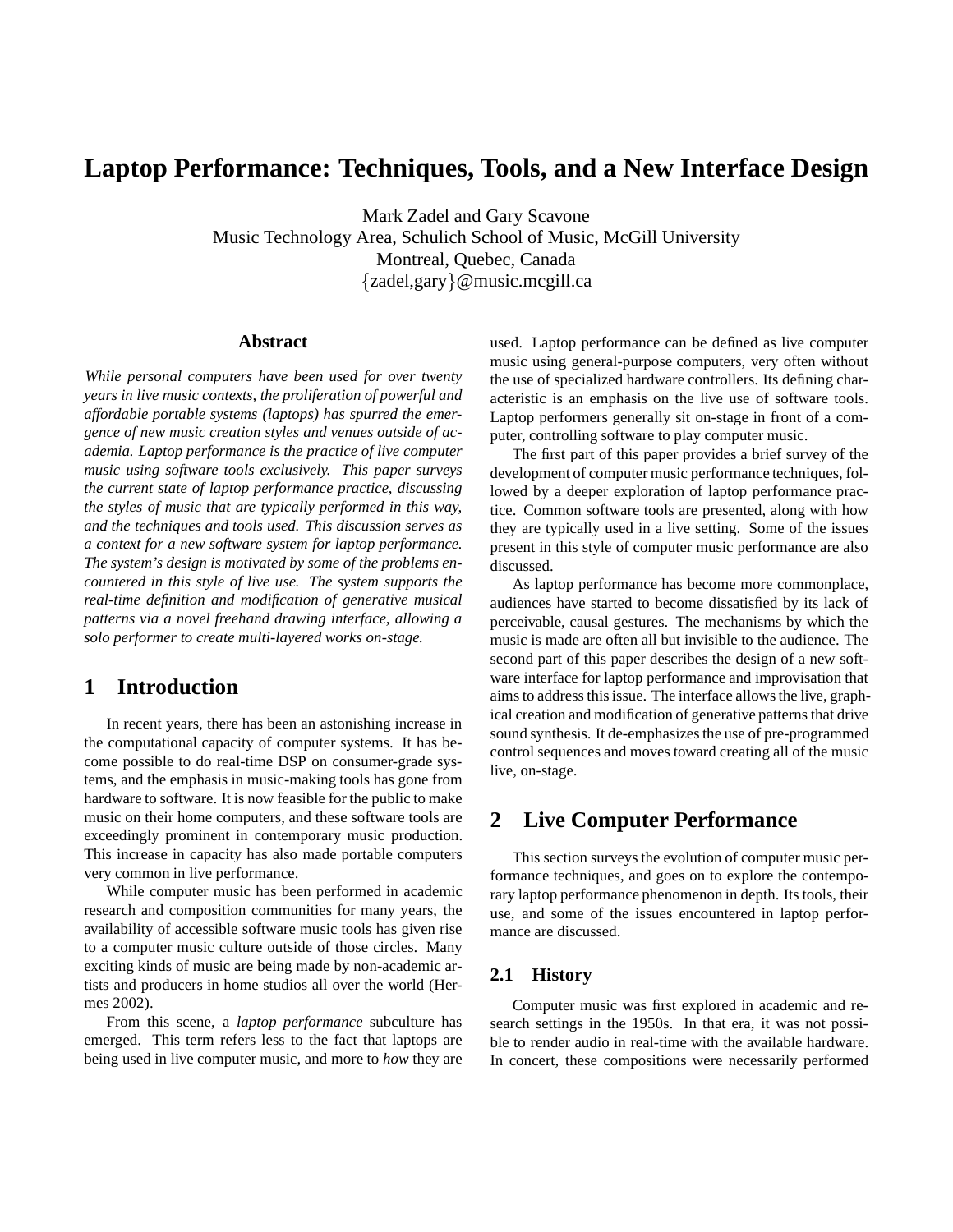as tape pieces. Audience support eventually started to subside because of the lack of any visible, human component to these performances. Composers began to create pieces for tape and live instrumental musicians in order to make these performances more engaging (Chadabe 1997, p. 68). This strategy proved more satisfying for audiences, and it is still common in today's computer music.

With the emergence of MIDI, it became possible to create interactive computer music that could be controlled during runtime. The use of prerecorded tape in performance poses certain problems for human accompanists since its timing is fixed and rigid. With MIDI, the computer could be made to synchronize with the musicians, making the pieces more flexible and potentially easier to play alongside. Bruce Pennycook's *Praescio* series serves as a good example of this practice (Pennycook 1991). It eventually became possible to create works that could process live audio input from instrumentalists in real-time (Lippe 1993), allowing a new level of flexibility and interactivity in computer music.

Computer music has now been embraced outside of academia due to the availability of powerful and affordable general-purpose computers. The practice of laptop performance has evolved from this trend.

#### **2.2 Laptop Performance**

The on-stage use of laptops in non-academic computer music became common over the last decade. While there is now a wide breadth of music being made with these tools, the styles were originally firmly rooted in electronic dance music. Over time, however, many producers drifted away from these influences, developing a new "post-digital" aesthetic. This music showcases the sounds of uniquely digital processes, focusing on errors and failure (Cascone 2000). Traces of dance styles are still evident, however. "[T]he post-digital aesthetic finds itself situated between the popular forms of electronic dance music and the modernist forms of the classical academy" (Turner 2003, p. 81).

A variety of software applications are used for laptop performance, but they generally share several traits. Performance software almost always features a modular paradigm for handling DSP, where sounds are created and treated by chains of individual signal processing modules. The designs differ, however, in the way they handle sequencing and control data. The software can be roughly divided into linear, timelineoriented solutions and procedurally-oriented solutions, corresponding to the data-flow/control-flow distinction proposed by Duignan et al. (2005).



Figure 1: *Ableton Live*'s session view

#### **2.3 Timeline-oriented Performance Control**

Timeline-oriented performance software designs focus on linear pieces of audio and control data, such as sound clips or MIDI sequences. These are positioned in time, processed and overlaid to create entire pieces of music, as in standard sequencing software. The difference is that in a performance context, certain elements of the music are left to be controlled at runtime. Such parameters include, for example, selection and ordering of clips and sequences to be played, as well as signal processing and effects controls. There is an underlying focus on triggering, where the performer explicitly signals when particular parts of the songs should start or stop, and which parts those should be.

The canonical example of this style of performance software is *Ableton Live* (2006). *Live*'s "session view," seen in Figure 1, is the mode used for performance. The basic unit in *Live* is the audio clip, and the session view lays out a collection of clips as a grid. Each column corresponds to a mixer track (i.e., DSP chain), and each row serves as a grouping of clips. Cells, rows and columns feature start and stop buttons for triggering the audio. When a clip is triggered, it can start immediately or on the beat, depending on its configuration.

The typical way this software is used in performance is to prepare clips, their groupings, and DSP chains before ever going on-stage. *Live*'s use in performance can amount to simply triggering groups of clips and presets. The computer handles most of the details automatically, and it is hard for a performer to sound bad or make an obvious mistake.

Another popular timeline-oriented performance tool is *Reason* (Propellerhead Software 2006). *Reason*'s visual design mimics studio hardware units for synthesizing and processing sound, as seen in Figure 2. As such, its use focuses on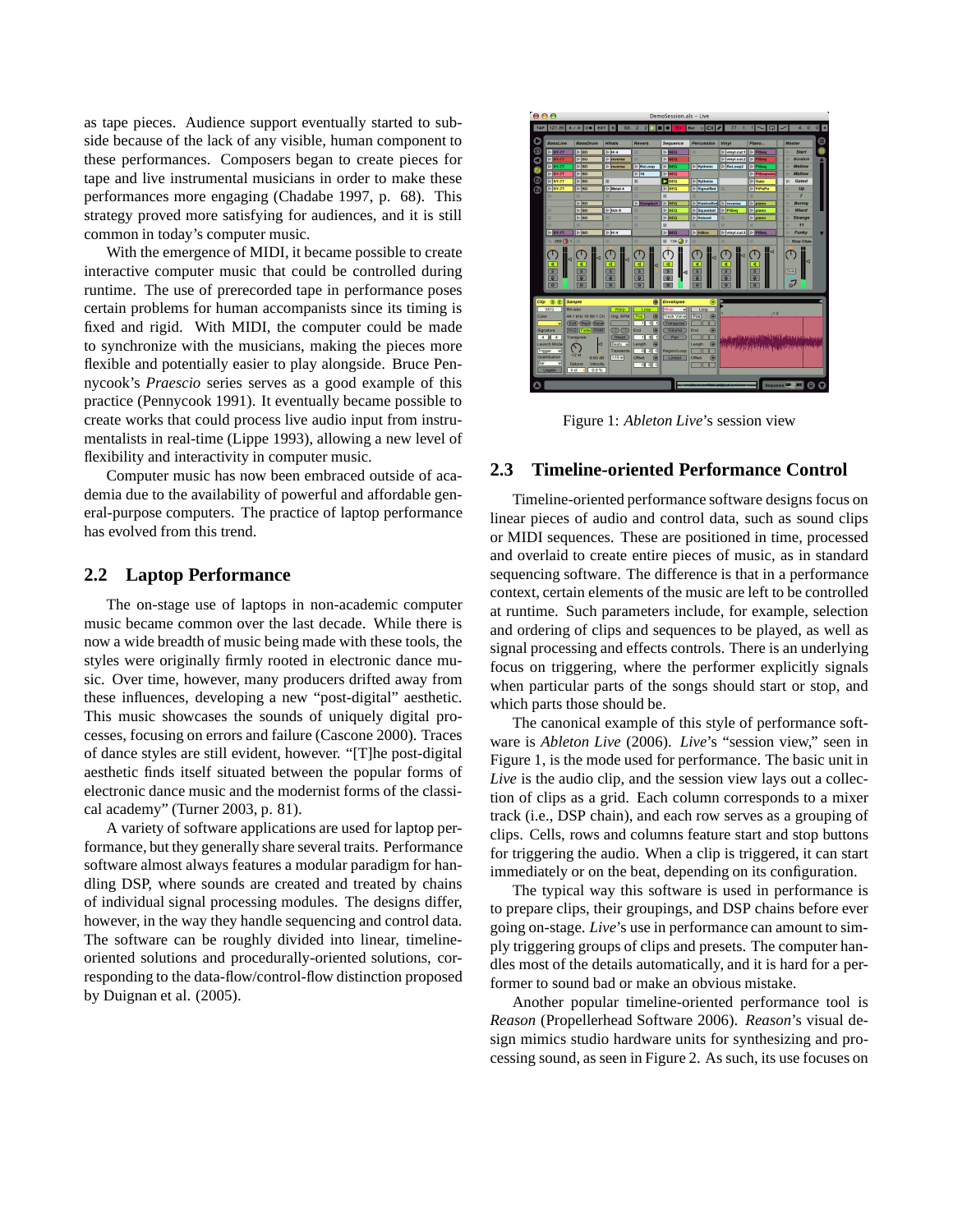

Figure 2: A typical interface configuration in *Reason*

patching processing units together to create particular sounds and effects. It supports performance sequencing through its analogue-style step sequencer and drum machine units.

The sequencing modules can hold banks of bar-long sequences. These sequences are programmed into each of the units using their on-screen interfaces. In playback, a performer can trigger and loop each of the different sequences, and they come in on the beat. Performance often consists of running these preset sequences and perturbing effects parameters.

*Reason* features a container device called the "Combinator" that holds prepared sets of processing units and sequencers. It is meant to be used live to hold songs and patches for performance execution. This makes it easy to switch between or mix different songs and setups on-stage.

#### **2.4 Procedural Performance Control**

The other class of popular software performance instruments is dominated by procedural designs. That is, their interfaces concentrate on allowing the user to define procedures that generate and shape the output sequences and sound. These can take the form of visual dataflow interfaces, as in *Pure Data* and *Max/MSP* (Puckette 2002), or that of textual languages, as in *SuperCollider* (McCartney 1998) and *ChucK* (Wang and Cook 2004). These applications tend to be used by more academically-inclined performers since some amount of technical proficiency and understanding is required to program them.

In the case of visual dataflow languages, a patch is prepared before the performance. The patch contains combined sound processing and control machinery. Live performance consists of running the patch, sending control signals and changing its parameters via the on-screen interface as it runs. The contents of the patch can obviously be assembled arbitrarily, leading to a great variety of possible mechanisms. The patch itself is seldom programmed on the spot in performance since it takes a significant amount of effort to assemble a given configuration. However, this is sometimes attempted by more adventurous performers.

Textual audio languages are becoming more popular for live use. In particular, the TOPLAP group (2006) advocates the practice of *live coding,* where audio programs are written and modified on-stage as performance (Collins et al. 2003). This is typically done in a high-level audio-oriented programming language such as *SuperCollider* or *ChucK,* though it is sometimes done using custom setups in generic languages such as *Perl* (McLean 2004). A very interesting notion in live coding is the view that the creation of the procedure itself *is* performance. The algorithms run and generate music while they are being modified, instead of being run after they have been completed.

#### **2.5 Performance Issues**

The typical image associated with laptop performance is that of a solo performer staring into the glow of a laptop's LCD screen, executing barely perceivable motions. There is often no visible, causal connection between the performer's actions and the resulting music. The absence of physical gesture and the hidden mechanisms are challenging for audiences, and can hinder their enjoyment of laptop performance.

Another factor that impedes perceivable causality is the fact that laptop performers typically have to resort to preprogramming much of their control sequences and patch setups before ever going on-stage. Their music is often created from many layers of audio, which can prove very difficult to manage live. Automating much of the music production can make multi-layered pieces possible for a solo performer. The drawback is that it detracts from the live experience by hiding much of the performance mechanics.

Performance software interface designs also tend to impede the flow of control between the musician and the computer. They are typically organized as dense control panels, featuring on-screen widgets that are used to individually manipulate system parameters (Levin 2000, p. 38). A performer can only access one or two values at a time using a mouse, compromising live control.

#### **2.6 Recent Trends in Laptop Performance**

With the maturing of laptop performance practice, laptops can now be seen as taking a less prominent role on-stage. Instead of being the sole focus, they are being used in conjunction with live musicians and other elements in a bid to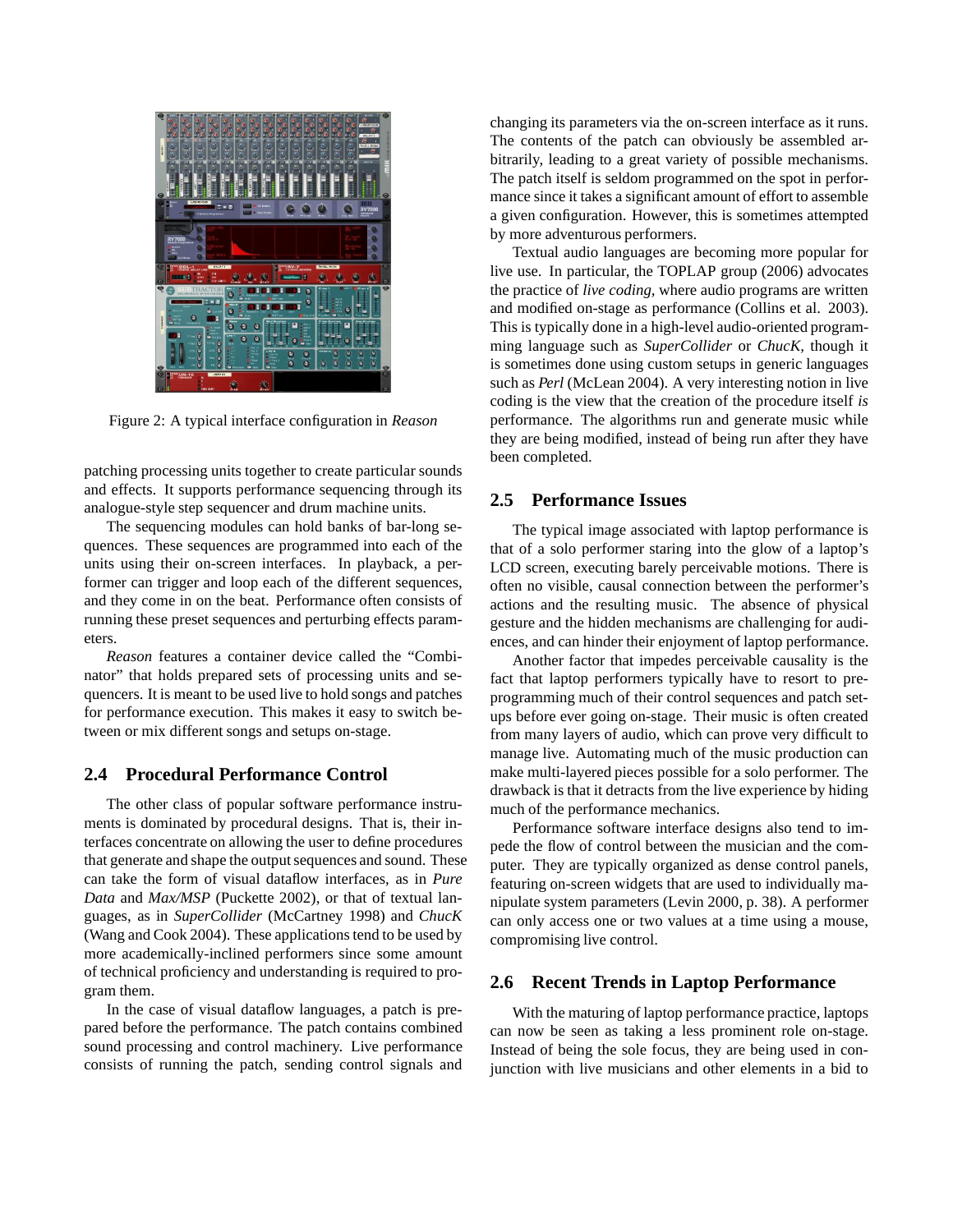engender a more compelling live experience. The live instrumentalists play over otherwise computer-based audio, which is itself typically controlled by a given performer. For example, artists such as Caribou, Vitaminsforyou and the Books perform in this way. Laptop musicians also often use video projections to further augment the visual component of their performances.

Sometimes a performer will process live audio input to create sound textures. The aforementioned software tools can be used for this, as well as dedicated software packages such as *Guitar Rig* (Native Instruments 2006). We see in these developments a move toward performance techniques that have been popular in the research community for some time.

#### **2.7 Summary**

In summary, the laptop performance subculture has become prominent over the last ten years in the wake of powerful software instruments. It is distinguished by a focus on software itself as the primary performance tool, and does not typically employ novel hardware controllers.

Laptop performance software can be divided into two categories, depending on its dominant control paradigm. In timeline-oriented interfaces, linear clips of audio and control sequences are looped, triggered and mixed on-stage to create music. In procedurally-oriented interfaces, music is created from generative control processes that are manipulated live. These programs feature modular DSP architectures, and usually control panel interface designs.

Laptop performance often lacks a sense of active creation since the mechanisms to make the music are largely imperceptible. This has led to the inclusion of instrumental musicians and other elements in an attempt to make laptop performance more compelling.

### **3 Performance Software Design**

A new software system for laptop performance and improvisation was implemented that responds to the performance issues outlined above. It has been presented elsewhere (Zadel 2006; Zadel and Scavone 2006), so here we focus on the ideas underlying its design and how they relate to the above discussion.

### **3.1 Motivation**

The project was motivated by the issues in laptop performance described in Section 2.5. In particular, the design aimed to address the tendency in laptop performance toward simply "piloting" prepared software patches, and to move toward a more active kind of performance that emphasized on-



Figure 3: A screenshot of the interface

stage action and decision making. This kind of live use could lead to a more engaging experience for the performer, and for audiences as well if the action could be suitably conveyed.

The system was intended to fit in with the laptop performer's typical toolset. Thus, the interface was not to necessarily require non-standard hardware components in order to be useful. Note that this means that the system does not necessarily attempt to get away from having the performer on-stage sitting at a computer; the aim was to provide interesting performance possibilities *within* the constraints of screen-based software interfaces.

#### **3.2 System Description**

The system resembles a freehand drawing interface. Onscreen strokes are assembled to create animated figures whose motion drives sample playback. Small, white "particles" travel along the user's strokes, flowing between them at stroke intersections. Samples are mapped to strokes when they are drawn; as a particle moves over a stroke, its associated sample is played back according to the particle's movement. The system is pictured in Figure 3.

The main idea behind the system design was to create a novel, efficient way of defining generative control patterns in a performance setting. The goal was to allow a musician to generate the structures on the fly, on-stage. The system does not allow a performer to create pieces *entirely* from scratch, however, as a small set of samples must be chosen beforehand.

#### **3.3 Design Concepts**

This section presents some of design ideas behind the interface and demonstrates how they respond to the above issues in laptop performance practice.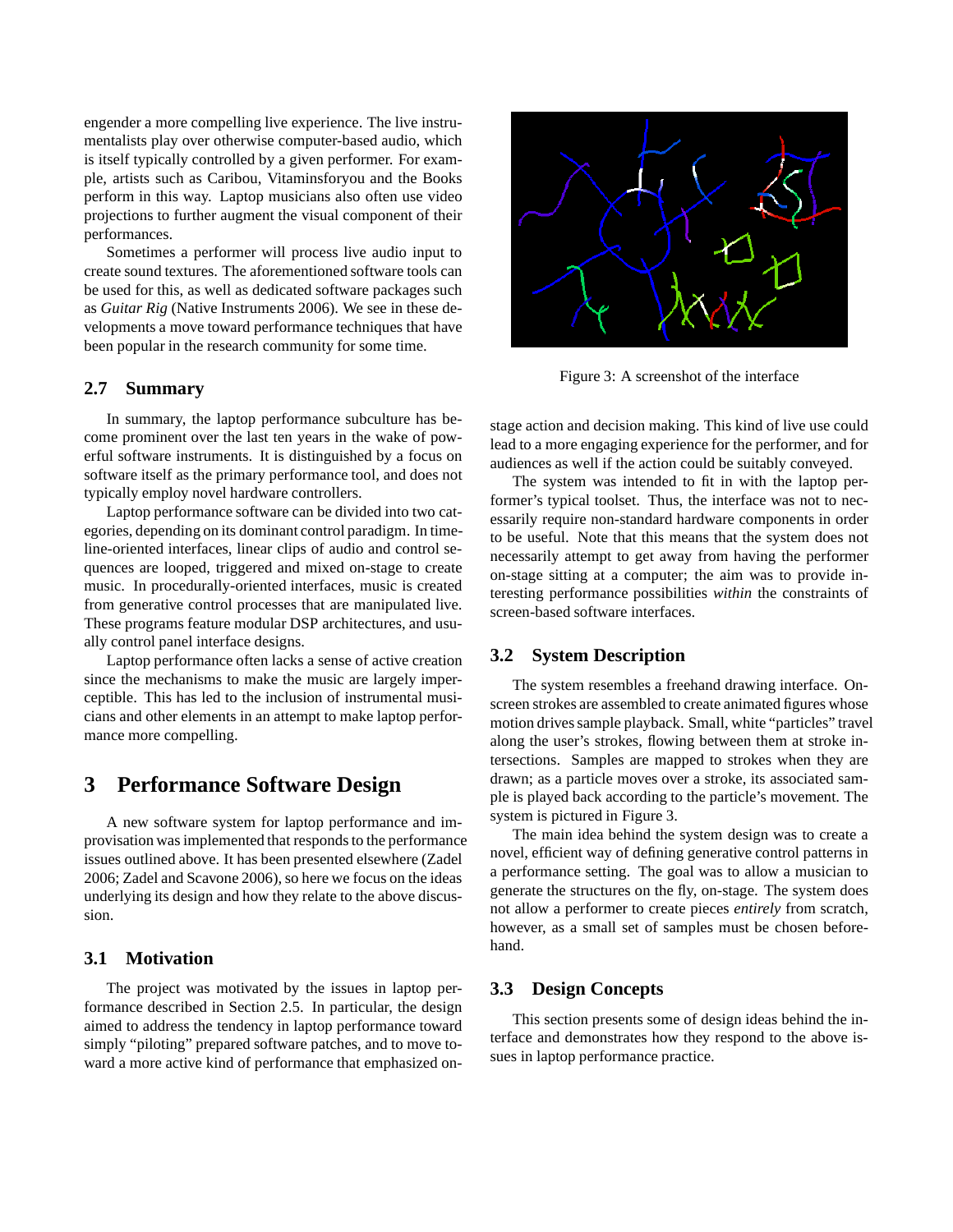Designing a graphical interface for the computer screen meant that a two-dimensional spatial metaphor could be used. The core idea of the system was to design it as a set of active objects that interacted locally to create temporal behaviours. The user would place and manipulate these objects to create temporal patterns that could be used to drive audio. This had the advantage of being potentially visually self-evident, as well as allowing the computer to manage some of the sound production.

The tool was meant to reduce the reliance on prepared control material, but still allow the performance of multilayered pieces. That meant that the control patterns had to be able to be specified quickly and efficiently, and that the computer would have to be responsible for playing back some of the material once it had been defined. This corresponds to the common form of laptop pieces as multiple tracks of looping audio. Figures can run independently in different parts of the canvas, allowing the artist to layer temporal patterns in multiple voices.

The spatio-temporal representation used by the interface is intended to provide the performer with an intuitive, "physical" way to interact with the system. A nice side effect of this is that it also provides an intuitive way for the audience to understand the system as well. If the screen display is projected, it can serve as a visual manifestation of the performance mechanics that the audience can appreciate, acting as an amplification of the user's gestures.

Some design heuristics were employed to help influence the flavour of the system design. These were not strictly necessary to respond to the above problems in laptop performance, but rather served to colour the interface's look and feel.

First, the design was to be conceptually minimal, but still allow rich sets of behaviours. Instead of offering functionality that had obvious intended uses, the strategy was to provide a small set of atoms that could be combined in oblique, creative ways. This is in contrast to other laptop performance tools, which typically offer a large number of specific controls and features.

Second, the system was to be based on active objects that interacted only as a function of spatial proximity. This mimics objects in real space, which can usually only interact through physical contact. This is also inspired by systems with complex emergent behaviour, like John Conway's *Game of Life* (Dewdney 1988, p. 136), which only allow local interactions. The reacTable\* (Jordà et al. 2005) and Small Fish (Fujihata et al. 2000) projects are other examples of interfaces where active objects interact through physical proximity or contact.

Third, the system should try to establish a perceptual connection between the musician's gestures, the system graphics and the output audio. This helps reduce the user's cognitive dissonance and should make for a more usable system (Levin 2000, p. 100). This also aids in visualization as the sound is closely correlated with the on-screen activity.

The system's basis in freehand drawing came later in the design process, and was seen as an elegant way to realize the above design ideas. It also suggested the possibility of using pointer gestures as an extra source of user control and information, though this has not yet been formally investigated. The use of freehand gestures can also help the audience understand what the performer is doing: people are generally very familiar with such gestures, and there is a direct, obvious correspondence between the artist's physical action and the on-screen display.

# **4 Conclusions**

This paper presented a survey of computer music performance techniques, focusing on laptop performance. In the canonical style of laptop performance, where a solo performer uses only software to make music, two control paradigms were identified: timeline-oriented control, where the interface is designed around linear audio clips and control sequences; and procedural control, where the software is designed around the procedural generation of music.

The use of software instruments as the main focus in performance seems to have started to wane in popularity as it can be uninteresting for audiences. Laptop performance does not necessarily provide a visible connection between the performer's actions and the resultant music. The way laptops are used in performance has changed in light of this, and they are now often integrated with other instruments to foster a more engaging live experience.

The design of a new software system for laptop performance and improvisation was described. The system aims to bring a sense of active creation to laptop performance. The system attempts to make laptop performance more engaging by giving the performer a more active on-stage role, and by making her actions potentially visible and meaningful to the audience. The system allows the creation of pieces on the fly from a small set of samples, and its visual representation helps establish a connection between the performer's actions and the resultant music.

## **5 Acknowledgements**

Thanks to Elliot Sinyor for a discussion of contemporary laptop performance practice that helped structure the above survey.